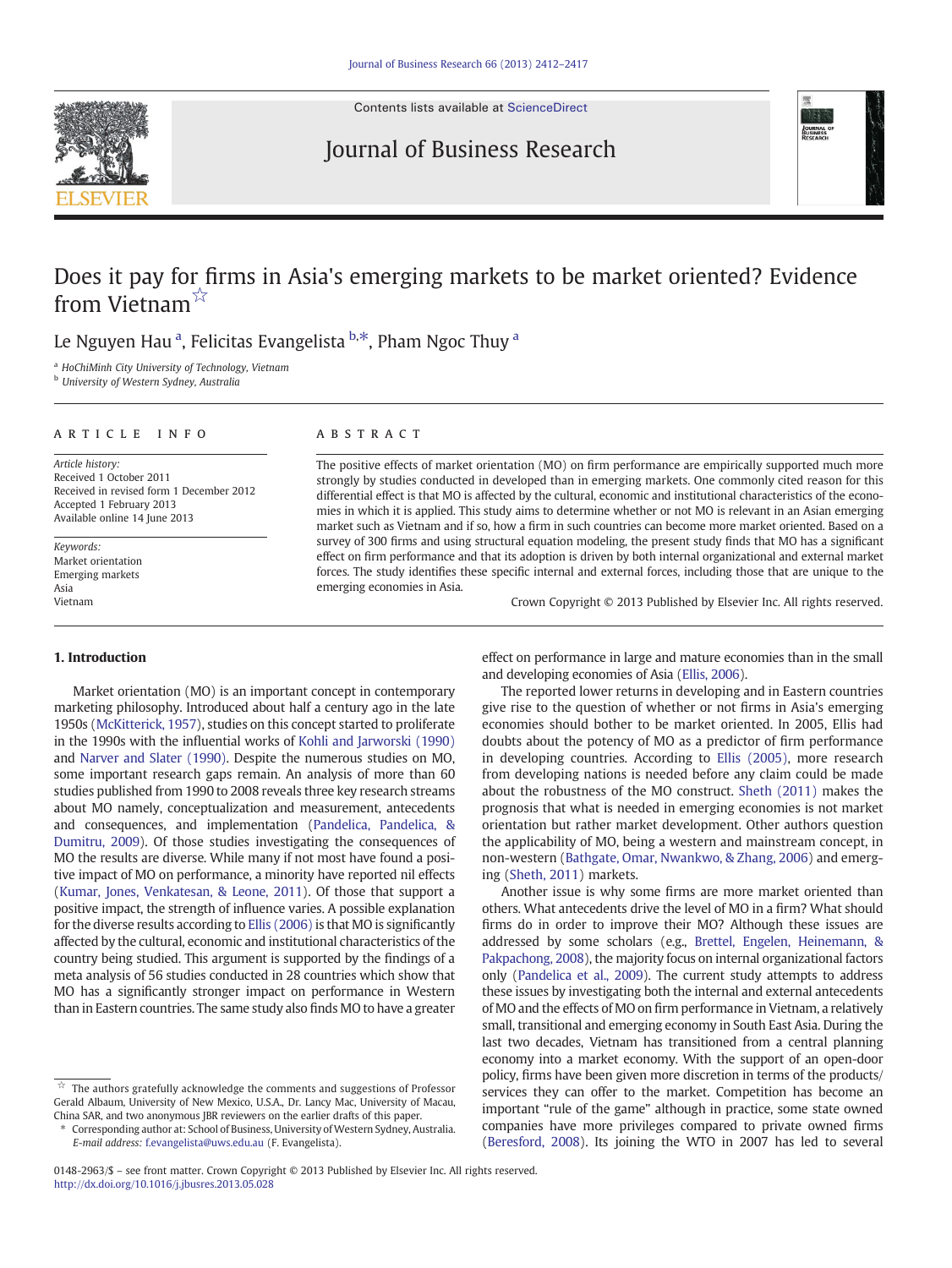opportunities (e.g. international trade and international business cooperation), as well as threats (i.e., severe competition) [\(Nguyen & Nguyen,](#page--1-0) [2011](#page--1-0)). Thus, with the emergence of a market economy, Vietnam provides a suitable context for investigating the adoption of MO and its consequences.

The present study aims to expand the current understanding about the relevance of MO in Asia where many emerging economies such as China, India, Indonesia, Thailand, Vietnam and others are located. The proposed conceptual framework focuses on the role of both the external and internal environments in determining the MO level of firms while the data obtained in Vietnam serve to test this framework. The next section of this article presents the theoretical background of the research followed by the proposed theoretical model, research methods, results, discussion and conclusion.

### 2. Theoretical background and hypotheses

#### 2.1. The concept of market orientation

Market orientation is the implementation of the marketing concept and a market-oriented organization is one whose actions are consistent with the marketing concept. Particularly, MO is defined as "the organization wide generation of market intelligence pertaining to current and future customer needs, dissemination of the intelligence across departments, and organization wide responsiveness to it" ([Kohli & Jarworski,](#page--1-0) [1990, p.6\)](#page--1-0). While [Kohli and Jarworski \(1990\)](#page--1-0) view MO in terms of an organization's behavior, [Narver and Slater \(1990\)](#page--1-0) view it as a cultural mindset. The latter's belief is that it is "the organization culture that most effectively and efficiently creates the necessary behaviors for the creation of superior value for buyers and, thus, continuous superior performance for the business" (p. 21).

The behavioral and cultural perspectives of MO are similar in the contention that firms should focus on customers and competitors, and that responsiveness to the external environment is the joint effort of the entire organization, not only of the marketing function. If [Kohli and Jarworski \(1990\)](#page--1-0) consider "profit orientation" as a consequence of MO [Narver and Slater \(1990\)](#page--1-0) view it as a target or an aim of achieving profit and maintaining long-term value to the enterprise. [Narver and Slater's \(1990\)](#page--1-0) customer and competitor orientations correspond to the intelligence generation of [Kohli and Jarworski](#page--1-0) [\(1990\)](#page--1-0) while the intelligence dissemination of the latter corresponds to the interfunctional coordination element of the former. The main difference is that [Narver and Slater \(1990\)](#page--1-0) have not explicitly included responsiveness in the MO concept the way [Kohli and Jarworski \(1990\)](#page--1-0) have done.

In addition to the cultural and behavioral perspectives, [Lafferty and](#page--1-0) [Hult \(2001\)](#page--1-0) identify three other perspectives of MO namely, decisionmaking, strategic, and customer orientation. [Shapiro \(1988\)](#page--1-0) conceptualizes MO as an organizational decision-making process which involves the interfunctional and interdivisional sharing of market information and decision making, and the implementation of well-coordinated decisions with a sense of commitment. The strategic perspective proposed by [Ruekert \(1992\)](#page--1-0) focuses on the business unit rather than the corporate or individual market as the unit of analysis while the customer orientation perspective of [Deshpande, Farley, and Webster \(1993\)](#page--1-0) proposes that MO is synonymous with customer orientation and that competitor orientation is antithetical to customer orientation.

Despite the various conceptualizations of MO, many authors (e.g., Hooley, Cox, Fahy, Shipley, & Beracs, 2000) agree about three key notions. First, the concept of MO includes customers, competitors and other environmental factors ([Day, 1994](#page--1-0)). Second, MO is about the firm's ability to understand current market conditions, predict future conditions and act appropriately upon this knowledge [\(Narver &](#page--1-0) [Slater, 1990\)](#page--1-0). Third, a unified concept of MO is the problem of the whole enterprise rather than just the marketing department's [\(Slater](#page--1-0) [& Narver, 1994\)](#page--1-0).

The present study adopts the inclusive definition of [Gray and](#page--1-0) [Hooley \(2002\)](#page--1-0) which refers to MO as

"the implementation of a corporate culture or philosophy which encourages behaviors aimed at gathering, disseminating and responding to information on customers, competitors and the wider environment in ways that add value for shareholders, customers and other stakeholders" (p.981).

This definition considers "both philosophy and behavior" and at the same time allows "the investigation of mediating and moderating variables, as well as antecedents and consequences" ([Gray & Hooley,](#page--1-0) [2002,](#page--1-0) p.981).

Just as there are varied conceptualizations of MO, there also are different ways of operationalizing the construct. While most studies adopt the three MO dimensions namely, customer orientation, competitor orientation and interfunctional coordination ([Kim, 2003;](#page--1-0) [Tang & Tang, 2003; Tsai, 2003](#page--1-0)) some studies (e.g., [Soehadi, Hart, &](#page--1-0) [Tagg, 2001](#page--1-0)) adopt profit orientation as a fourth component while others include responsiveness [\(Gray, Matear, Boshoff, & Matheson,](#page--1-0) [1998\)](#page--1-0) and long term orientation [\(Subramanian & Gopalakrishna,](#page--1-0) [2001\)](#page--1-0) as a fifth component. In contrast, some adopt only a two dimension construct namely, customer orientation and competitor orientation (e.g., [Venkatesan & Soutar, 2000](#page--1-0)). These variations indicate that MO takes on a slightly different meaning in different countries.

#### 2.2. Model and hypotheses

The proposed model (see [Fig. 1\)](#page--1-0) views MO as a second-order construct with four dimensions. Responsiveness is added as a fourth dimension because not unless firms respond to market needs, very little is accomplished [\(Kohli & Jarworski, 1990](#page--1-0)). Environmental challenge in the proposed model includes competitive intensity and market turbulence while leadership covers competence and commitment. The three main hypothesized paths are the positive impact of environmental challenge and leadership on MO, and the positive impact of MO on firm performance.

This study is framed in the context of an emerging or developing economy in Asia which, may also be relevant in the emerging economies of Latin America, Africa and the Middle East; and in the transitional economies of Central and Eastern Europe, and the former Soviet Bloc.

#### 2.2.1. The impact of market orientation on firm performance

Theoretically, MO affects firm performance in a positive way. A market-oriented firm helps create superior value which contributes to greater customer satisfaction and stronger customer loyalty [\(Zeithaml, 2000\)](#page--1-0). Empirical studies however, show that MO does not always lead to superior firm performance (e.g., [Sandvik & Sandvik,](#page--1-0) [2003\)](#page--1-0). A review of empirical studies which was undertaken specifically for this paper shows that out of 34 articles on developed economies, published in 1990–2003, only 55% support a positive relationship between MO and firm performance. In contrast, the same review shows that 100% of the 18 studies on developing and transitional economies published in 1997–2007 provide supportive results. In a meta-analysis of 58 empirical studies conducted in various countries in 1990–2004, [Ellis \(2006\)](#page--1-0) reports an overall positive link between MO and performance. However, the effect sizes are significantly stronger in the USA than elsewhere while those in Western Europe are somewhat higher than in Eastern Europe and Asia.

The varying effects of MO on firm performance may be attributed to various reasons. [Kohli and Jarworski \(1990\)](#page--1-0) suggest that under conditions of limited competition, stable market preferences, and technologically turbulent industries or booming economies, MO may not be strongly related to performance. Another reason is that MO may lead a firm to narrowly focus on current customers and their stated needs, without anticipating threats from nontraditional sources [\(Kumar](#page--1-0)